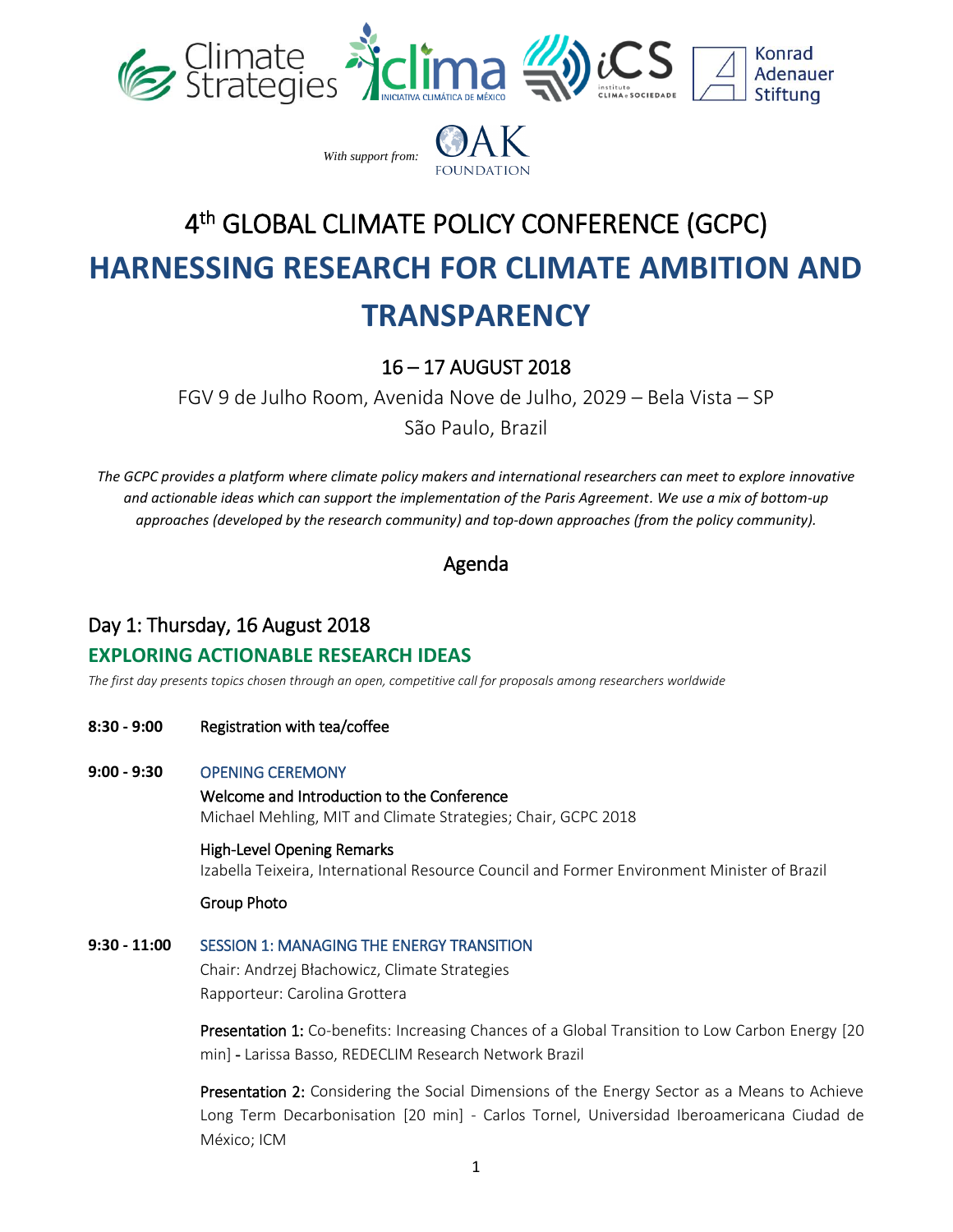



#### Reaction: Philipp Hauser, Engie, Brazil

Discussion

**11:00 - 11:30** Tea/coffee break

#### **11.30 - 13.00** SESSION 2: TOWARDS SUSTAINABLE AND RESILIENT CITIES

Chair: Walter De Simoni, Instituto Clima e Sociedade (iCS) Rapporteur: Carolina Grottera

Presentation 1: Towards Climate Resilient Cities in the Global South: Leveraging on Spatial Planning [20 min] - Olga Chepelianskaia, UNICITI, France

Presentation 2: Climate Adaptation in Brazilian Cities: Governance Challenges [20 min] - Fabiana Barbi, University of Campinas, Brazil

Reactions: Mariana Nicolletti, GVces

David Groisman, Government of the Autonomous City of Buenos Aires, Argentina

Discussion

**13:00 - 14:00** Lunch

#### **14:00 - 15:30** SESSION 3: LEVERAGING FINANCE FOR CLIMATE AMBITION

Chair: Jorge Villarreal, Iniciativa Climática de México (ICM) Rapporteur: Alexandra Carr

Presentation 1: New Innovations for Addressing Inequitable Development and Low Electrification Rates in the Global South and Latin America through Climate Finance and Nationally Determined Contributions (NDCs) [20 min] - Dumisani Chirambo, Seeds of Opportunity, Malawi

Presentation 2: Defining and Assessing Transformational Impacts of Policies and Actions to Attract Finance and Raise Ambition of Nationally Determined Contributions in alignment with Sustainable Development Goals [20 min] - Karen Holm Olsen, UNEP DTU Partnership, Denmark

Reaction: Philippe Orliange, French Development Agency (AFD)

Discussion

**15:30 - 16:00** Tea/coffee break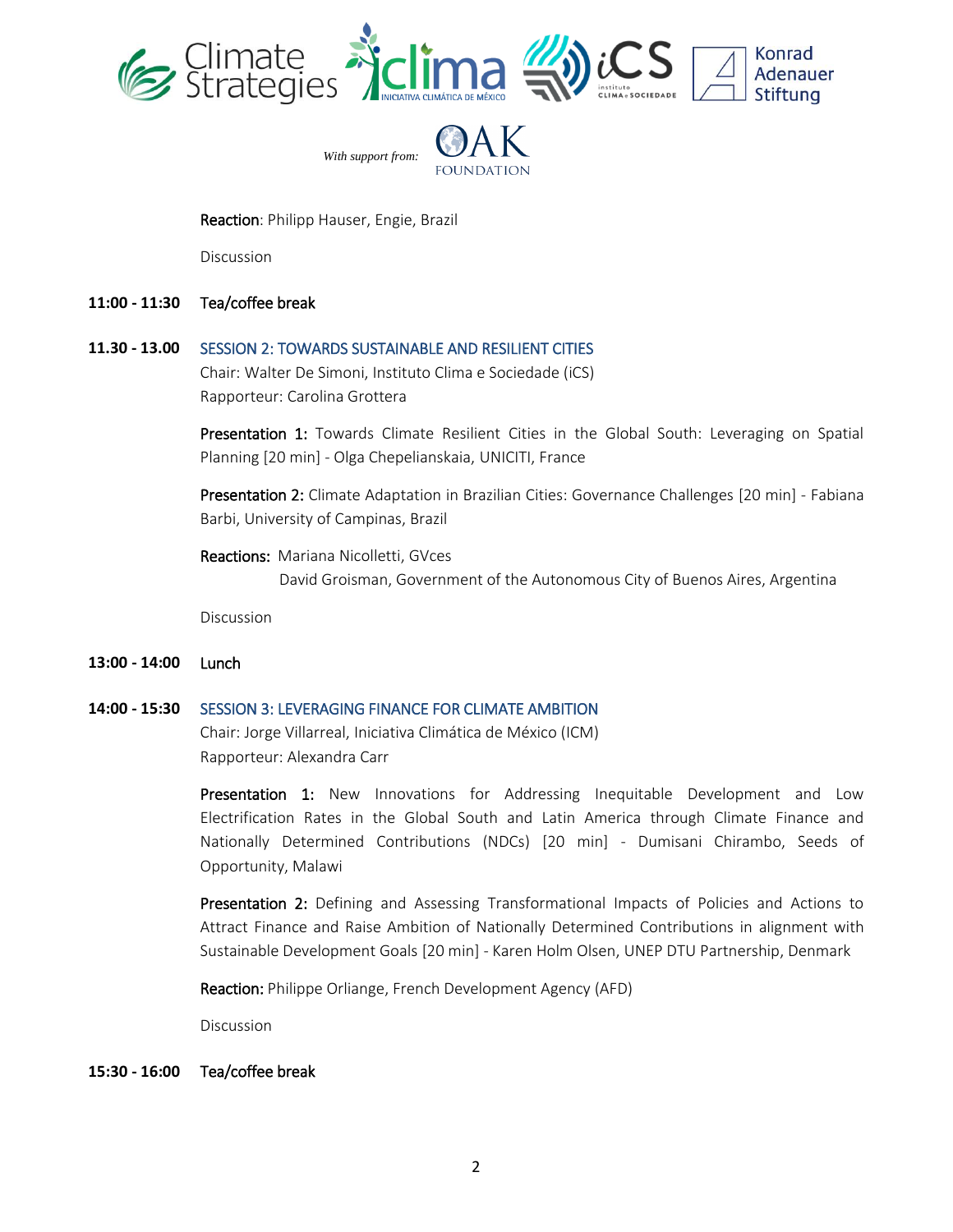



#### **16:00 - 18:00** SESSION 4: ADDRESSING THE LAND USE CHALLENGE

Chair: Edenise Garcia, The Nature Conservancy Brazil Rapporteur: Alexandra Carr

Presentation 1: Barriers in Land Use Governance and Recommendations for Achieving Brazil's NDC [15 min] - Cristina Leme Lopes, Climate Policy Initiative (CPI), Brazil

Presentation 2: Measuring, Reporting and Verifying (MRV) Greenhouse Gas Emissions from the Agriculture and Forestry Sectors in Brazil [15 min] - Viviane Romeiro, World Resources Institute (WRI), Brazil

**Presentation 3:** The Interactions and Feedbacks between Climate Change and Amazon Biosphere Change [15 min] - Sihan Li, University of Oxford, United Kingdom

Presentation 4: Good Governance and International Cooperation for Forest Preservation and Low Carbon Development in the Amazon [15 min] - Eduardo Viola, University of Brasilia (UnB)

Reaction: Carlos Rittl, Observatório do Clima

Discussion

**18:00** CLOSE OF DAY 1 Reception and Dinner

# DAY 2: Friday, 17 August 2018

## EFFECTIVE IMPLEMENTATION

*The second day focuses on implementation and looks forward at the next steps*

- **9:00 - 9:30** Tea/coffee
- **9:30 - 10:00** Welcome and Review of Day 1 Alexandra Carr and Carolina Grottera

#### **10:00 - 11:30** SESSION 5: GOVERNANCE OF NDC IMPLEMENTATION IN LATIN AMERICA

Moderator: Alice Amorim, Instituto Clima e Sociedade (iCS) Rapporteur: Alessandro Sanches-Pereira

Introduction 1: Viviane Romeiro, World Resources Institute (WRI), Brazil

Introduction 2: Andrés Flores Montalvo, World Resources Institute (WRI), Mexico

Introduction 3: Marco Heredia, INECC (National Institute of Ecology and Climate Change)

Introduction 4: Alejandra Cifuentes, Klimaforum Latinamerica Network (KLN), Colombia